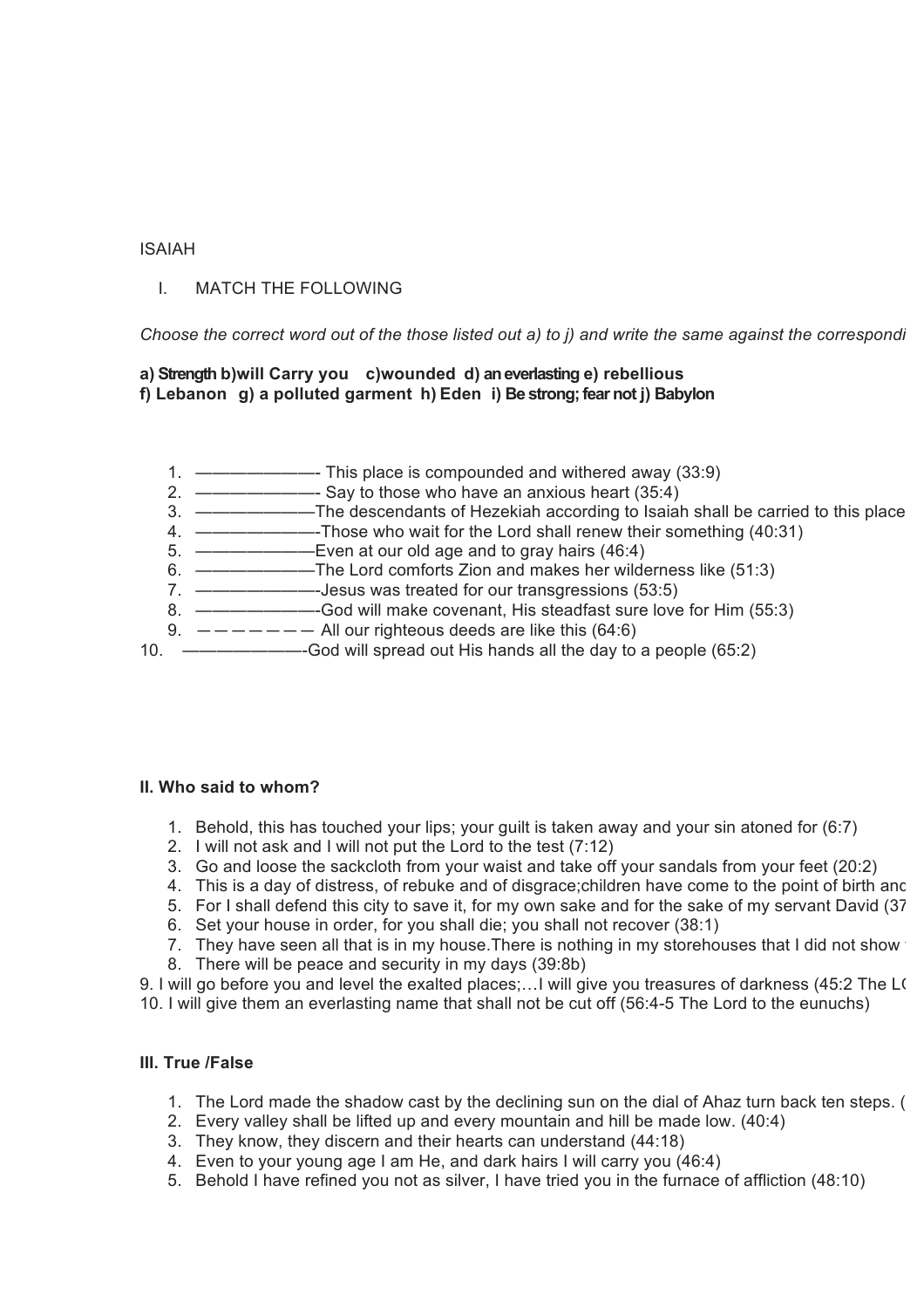- 6. Who among you fears the Lord and obeys the voice of His servant (50:10)
- 7. You were sold for something and you shall be redeemed with money (52:3)
- 8. I will declare your unrighteousness and your deeds, but they will profit you (57:12)
- 9. And a Redeemer will come to Zion, to those in Jesus who turn from transgression (59:20)
- 10. I create a new heavens and a new earth, and the former things shall be remembered or come

## **IV. Who am I?**

- 1. In the 14th year of King Hezekiah, I the king of Assyria came up against all the fortified cities of
- 2. I am the secretary to the King Hezekiah of Jerusalem————(36:3-Shebna)
- 3.
- 4. I was despised and rejected by men, a man of sorrows \_\_\_\_\_\_\_\_\_\_\_\_(53:3-Jesus)
- 5. The Lord will feed you with the heritage of me, your father\_\_\_\_\_\_\_\_\_\_ (58:14-Jacob)
- 6. I shall be a crown of beauty in the hand of the Lord, i shall no more be termed forsaken (62:3&4)

# **V. Fill in the blanks**

- 1. "Now I will arise," says the Lord, "now I will lift myself up; now I will be ——————— (33:10)
- 2. For the Lord has a day of \_\_\_\_\_\_\_\_\_\_\_\_\_\_\_\_\_\_\_\_\_\_\_ a year of recompense for the cause of Zion (34:
- 3. And a highway shall be there and it shall be called the  $\frac{1}{\sqrt{1-\frac{1}{2}}}\sqrt{1-\frac{1}{2}}$  (35:8)
- 4. I have heard your prayers; i have seen your tears. Behold, I will add vears to your lift
- 5. A voice cries: In the \_\_\_\_\_\_\_\_\_\_\_\_\_\_ prepare the way of the Lord; make straight in the desert a
- 6. I have \_\_\_\_\_\_\_\_\_\_ you on the palms of my hand (49:16)
- 7. Is my hand shortened that it cannot  $\_\_\_\_\_$ (50:2); The Lord's hand is not shortened, that it
- 8. You shall be like a same all garden whose waters do not fail (58:11)
- 9. And a \_\_\_\_\_\_\_\_\_\_\_\_\_ will come to Zion, to those in Jacob who turn from transgression (59:20)
- 10. As one whom his mother \_\_\_\_\_\_\_\_\_\_ so I will \_\_\_\_\_\_\_\_\_ you (66:13)

## **VI. Choose the best answer**

- 1.
- 2. The Lord will be our salvation in time of ————————————————————  $(33:2)$
- a. Trouble b. despair c. fear d. sadness
- 2. The angel of the Lord went out and struck down ———————— in the Assyrians camp (37:36) a.187000 b. 186000 c. 185000 d. 189000
- 3. The Lord added —————- years in Hezekiah's life (38:5)
- a. 5 b. 15 c. 25 d. 10
- 4. A voice cries: in the \_\_\_\_\_\_\_\_\_\_ prepare the way of the Lord (40:3) a. earth b. Wilderness c. Garden d. mountain
- 5. Those who \_\_\_\_\_ for the Lord shall renew their strength (40:31)
- a. pray b. praise c. worship d. wait
- 6. But you have \_\_\_\_\_\_\_\_\_\_\_ me with your sins; you have wearied me with your iniquities (43:24b) a. Troubled b. bothered c. burdened d. saddened
- 7. Even to your old age I am He and to \_\_\_\_\_\_\_\_ hairs I will carry you (46:4)
- a. dark b. white c. thick d. gray
- 8. I will make you as a light for the nations, that my \_\_\_\_\_\_\_\_\_\_\_\_\_ may reach to the end of the earth (4 a. power b. wisdom c. salvation d. name
- 9. Come everyone who come to the waters (55:1)